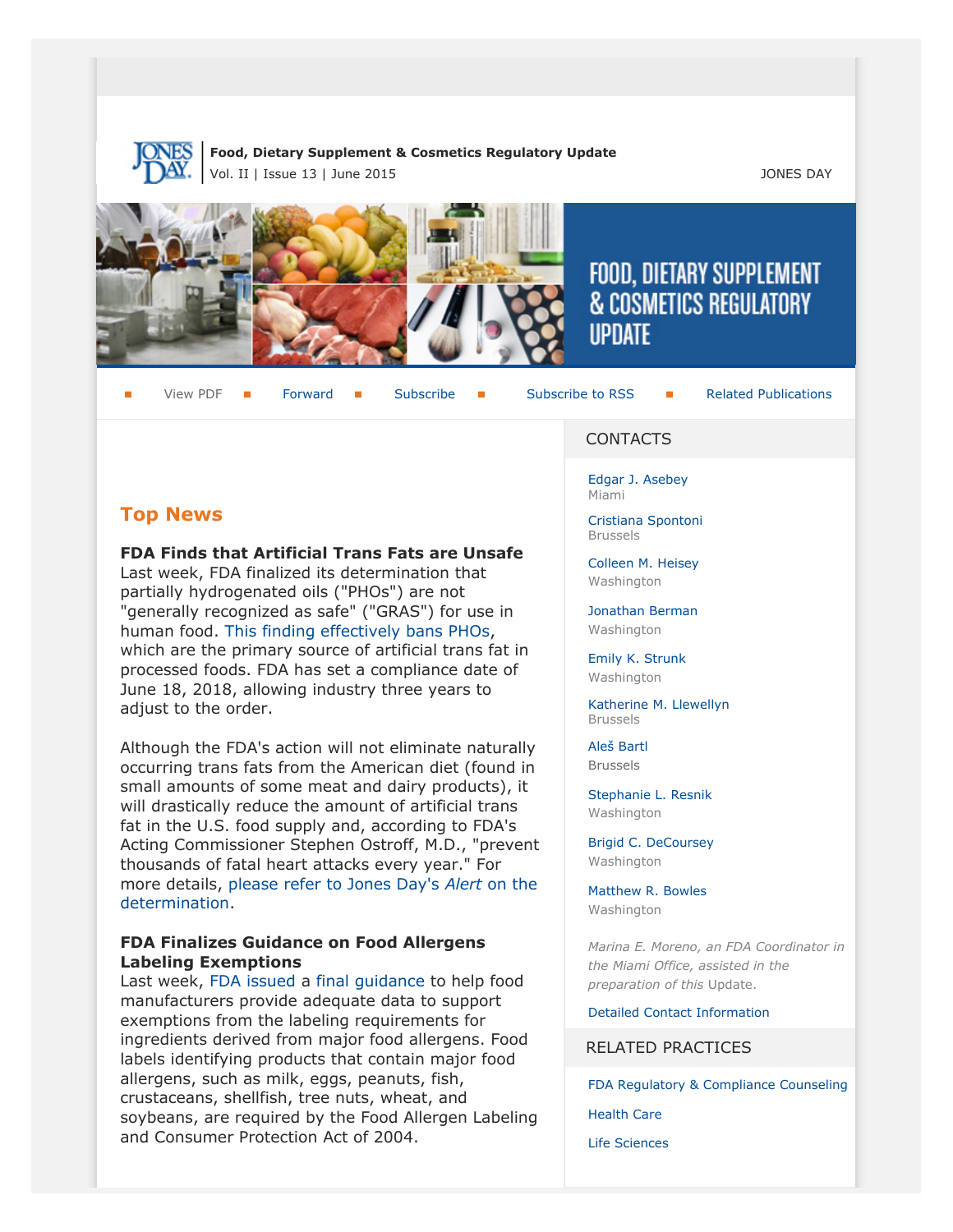The guidance allows manufacturers to avoid labeling products with major food allergens if they can modify the ingredient so it no longer presents a risk to consumers with food allergies. As part of this process, manufacturers would be required to submit scientific information demonstrating an ingredient derived from a major food allergen "does not cause an allergic response that poses a risk to human health" or "does not contain allergenic protein." These modifications would give consumers with allergenic reactions a greater variety of food options without fear of triggering an allergic reaction.

#### **FDA Issues Final Rule on Adding Selenium to Infant Formula**

On June 22, 2015, [FDA announced](http://www.fda.gov/Food/NewsEvents/ConstituentUpdates/ucm451982.htm) a [final rule](http://www.gpo.gov/fdsys/pkg/FR-2015-06-23/pdf/2015-15394.pdf) to add selenium to the list of required nutrients for infant formula and to establish both minimum and maximum levels of selenium in infant formula. Among other benefits, selenium helps the body defend against oxidative stress and aids the regulation of thyroid hormones. Manufacturers in the United States have been adding selenium to infant formula since 1989, after the Institute of Medicine recognized the nutrient, found in breast milk, as essential for infants. All infant formulas sold today in the United States contain selenium. The final rule requires a selenium range between 2.0 micrograms selenium/100 kilocalories and 7.0 micrograms selenium/100/kilocalories and amends the labeling requirements for infant formula to require the listing of selenium in micrograms per 100 kilocalories on the formula labels. Under the final rule, FDA requires manufacturers to add the nutrient within this range of safety, as well as require any new manufacturer entering the U.S. market to adopt this practice. The rule makes selenium the 30th nutrient required by law to be included in infant formula.

#### **U.S. Fights Canada's Bid for Retaliatory Tariffs in Response to Controversial Meat Labeling Rules**

During a special session of the [World Trade Organization's \("WTO"\) Dispute Settlement](https://www.wto.org/english/tratop_e/dispu_e/cases_e/ds384_e.htm) [Body](https://www.wto.org/english/tratop_e/dispu_e/cases_e/ds384_e.htm), the United States formally opposed Canada's bid for US\$2.5 billion in annual retaliatory tariffs. Canada is imposing the tariffs in response to USDA's controversial [country-of-origin meat labeling \("COOL"\) requirements,](http://www.ams.usda.gov/AMSv1.0/COOL) an effort to help consumers make informed choices by [requiring producers to label beef, pork, chicken, and other meat](http://thehill.com/regulation/242385-wto-rules-against-us-appeal-to-keep-country-of-origin-labeling-rule) [products to reveal where the animals were born](http://thehill.com/regulation/242385-wto-rules-against-us-appeal-to-keep-country-of-origin-labeling-rule). The WTO recently found the requirements in the [final rule](http://www.ams.usda.gov/AMSv1.0/ams.fetchTemplateData.do?template=TemplateU&navID=LatestReleases&page=Newsroom&topNav=Newsroom&leftNav=&rightNav1=LatestReleases&rightNav2=&resultType=Details&dDocName=STELPRDC5103968&dID=186794&wf=false&description=USDA+Issues+Final+Rule+to+Amend+Labeling+Provisions+Under+Country+of+Origin+Labeling), issued in May 2013, to violate global trade rules, specifically discriminating against Canadian and Mexican producers. Now that the United States has exhausted the appeals process, it must either repeal the COOL rules or face tariffs from Canada and Mexico on various products. During last week's arbitration, the United States told the WTO that Canada's request was excessive when compared to actual costs triggered from the COOL labeling. The arbitration will continue, with Canada reiterating its demand for the United States to bring its meat labeling regime into compliance with WTO rules. This process is already underway in Congress. On June 11, 2015, the [House voted 300 to 131 to repeal the COOL labels](http://abcnews.go.com/Health/wireStory/house-votes-repeal-country-origin-labeling-meat-31684167), but the Senate has instead indicated a preference for altering the rules to remove their discriminatory effects.

#### **European Parliament Votes Against Production and Import of Cloned Animals**

Last week, the European Parliament ("Parliament") approved a [ban on producing and](http://www.europarl.europa.eu/news/en/news-room/content/20150617IPR67269/html/Ban-not-just-animal-cloning-but-cloned-food-feed-and-imports-too-say-MEPs) [importing cloned animals](http://www.europarl.europa.eu/news/en/news-room/content/20150617IPR67269/html/Ban-not-just-animal-cloning-but-cloned-food-feed-and-imports-too-say-MEPs) and reproductive material (semen and embryos), their descendants, and any products derived from them, such as milk or meat, citing public discomfort that such products could eventually make their way into supermarkets. The proposal from Parliament's environmental and agricultural committees builds off of the [European Commission's draft animal welfare laws of December 2013](http://ec.europa.eu/food/food/biotechnology/novelfood/documents/cloning_press_release_en.pdf) but extends the draft laws to cover the germinal product of animal clones. According to Parliament, "[[d\]ue to](http://www.businessinsider.com/afp-eu-lawmakers-back-animal-cloning-ban-2015-6) [the negative effects on animal welfare, cloning for farming purposes is rejected by a large](http://www.businessinsider.com/afp-eu-lawmakers-back-animal-cloning-ban-2015-6) [majority of consumers."](http://www.businessinsider.com/afp-eu-lawmakers-back-animal-cloning-ban-2015-6) Moreover, "we do not need cloning to ensure meat supplies in the EU. Prohibiting cloning is therefore a matter of European values and principles …." The committees' recommendations passed with 82 votes for and eight against, and the proposal heads to a full Parliament vote in early September 2015. The proposal will not ban cloning for research, conservation of rare breeds and endangered species, or the production of pharmaceuticals and medical devices.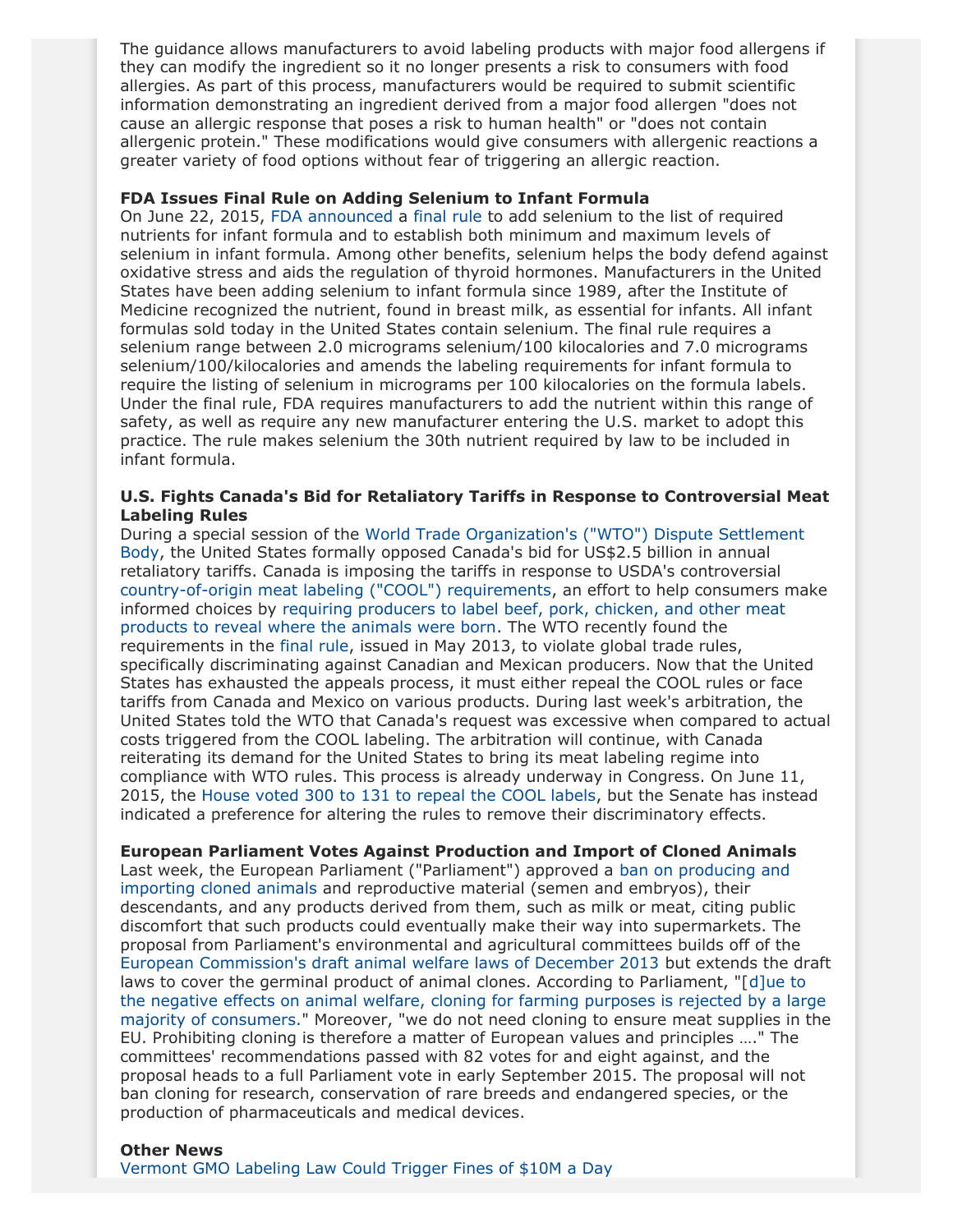[USDA Proposes New Egg Inspection Rules to Streamline Egg Imports](http://www.gpo.gov/fdsys/pkg/FR-2015-06-10/pdf/2015-14180.pdf)

[San Francisco Approves Soda Ad Warning Labels](http://well.blogs.nytimes.com/2015/06/10/warning-soda-may-be-bad-for-your-health-san-francisco-says/?_r=0)

[FDA Warns About Safety of Raw Pet Food](http://www.fda.gov/ForConsumers/ConsumerUpdates/ucm450115.htm#2)

[USDA Report Investigates Spread of Bird Flu](http://www.startribune.com/usda-says-some-farm-practices-helped-spread-lethal-bird-flu/307422201/)

# **Regulatory Updates**

#### **FDA Determines PHOs Are Unsafe in Human Food**

In the June 17, 2015, *[Federal Register](http://www.gpo.gov/fdsys/pkg/FR-2015-06-17/pdf/2015-14883.pdf)*, FDA published its determination that PHOs are not safe for use in human food. PHOs are the primary source of artificial trans fat in processed foods. FDA has given industry three years to adjust to the order. *The compliance date is June 18, 2018*.

#### **FDA Amends Regulations for Food Additives in Animal Feed and Drinking Water**

In the June 22, 2015, *[Federal Register](http://www.gpo.gov/fdsys/pkg/FR-2015-06-22/pdf/2015-15220.pdf)*, FDA announced amendments to the regulations for food additives permitted in feed and drinking water of animals to allow for the safe use of seed meal from a variety of bioengineered safflower in cattle and poultry feeds. The safflower variety has been bioengineered to include a gene responsible for the production of gamma-linolenic acid in seed oil. FDA concluded that the data establish the safety and utility of gamma-linolenic acid safflower meal for use. *The rule is effective June 22, 2015; objections and requests for hearings are due by July 22, 2105*.

#### **FDA Amends Food Additive Regulations Restricting TBHQ**

In the June 16, 2015, *[Federal Register](http://www.gpo.gov/fdsys/pkg/FR-2015-06-16/pdf/2015-14704.pdf)*, FDA announced an amendment to the food additive regulations removing the upper bound of the melting point for the antioxidant tertiary butylhydroquinone ("TBHQ") in response to a [petition.](http://www.gpo.gov/fdsys/pkg/FR-2014-04-08/pdf/2014-07632.pdf) TBHQ is an additive to preserve processed foods through an antioxidant effect. Recent studies have shown that an upper bound is unnecessary since TBHQ can have a higher melting point than the previous rule allowed but still have an acceptable purity. As such, FDA is adding a purity acceptance criteria of not less than 99 percent to ensure the safe use of TBHQ in food. *The rule is effective June 16, 2015*.

#### **FSIS Releases Guidance on Controlling Listeria in Delicatessens**

In the June 11, 2015, *[Federal Register](http://www.gpo.gov/fdsys/pkg/FR-2015-06-11/pdf/2015-14330.pdf)*, USDA's Food Safety and Inspection Service ("FSIS") announced the availability of an updated guidance, "[Best Practices Guidance for](http://www.fsis.usda.gov/wps/wcm/connect/29d51258-0651-469b-99b8-e986baee8a54/Controlling-LM-Delicatessens.pdf?MOD=AJPERES) [Controlling Listeria monocytogenes \("Lm"\) in Retail Delicatessens](http://www.fsis.usda.gov/wps/wcm/connect/29d51258-0651-469b-99b8-e986baee8a54/Controlling-LM-Delicatessens.pdf?MOD=AJPERES)," which discusses steps retailers should take to prevent certain ready-to-eat ("RTE") foods prepared or sliced in retail delicatessens and consumed in the home from becoming contaminated with Lm. FSIS encourages retailers to review the guidance and evaluate the effectiveness of their retail practices and intervention strategies in reducing the risk of listeriosis to consumers from RTE meat and poultry deli products.

**FSIS Affirms Rule on Control of Lm in Ready-to-Eat Meat and Poultry Products** In the June 19, 2015, *[Federal Register](http://www.gpo.gov/fdsys/pkg/FR-2015-06-19/pdf/2015-13507.pdf)*, FSIS affirmed the June 2003 interim final rule "[Control of Listeria monocytogenes in Ready-to-Eat Meat and Poultry Products.](http://www.gpo.gov/fdsys/pkg/FR-2003-06-06/pdf/03-14173.pdf)" FSIS clarified that establishments may not release into commerce product that has been in contact with Lm-contaminated surfaces without first reprocessing the product. FSIS is removing the requirement for establishments to report production volume and related information to FSIS because this information is now collected through the Public Health Information System. *Comments are due August 18, 2015; the rule is effective September 17, 2015*.

**USDA Issues Final Rules Amending Regulation of Biobased Products** In the June 15, 2015, *Federal Register*, [here](http://www.gpo.gov/fdsys/pkg/FR-2015-06-15/pdf/2015-14418.pdf) and [here,](http://www.gpo.gov/fdsys/pkg/FR-2015-06-15/pdf/2015-14417.pdf) USDA issued two final rules amending its regulation of biobased products. The first rule amended the Guidelines for Designating Biobased Products for Federal Procurement, including a revision to the BioPreferred program definitions, addition of reporting requirements, addition of targeted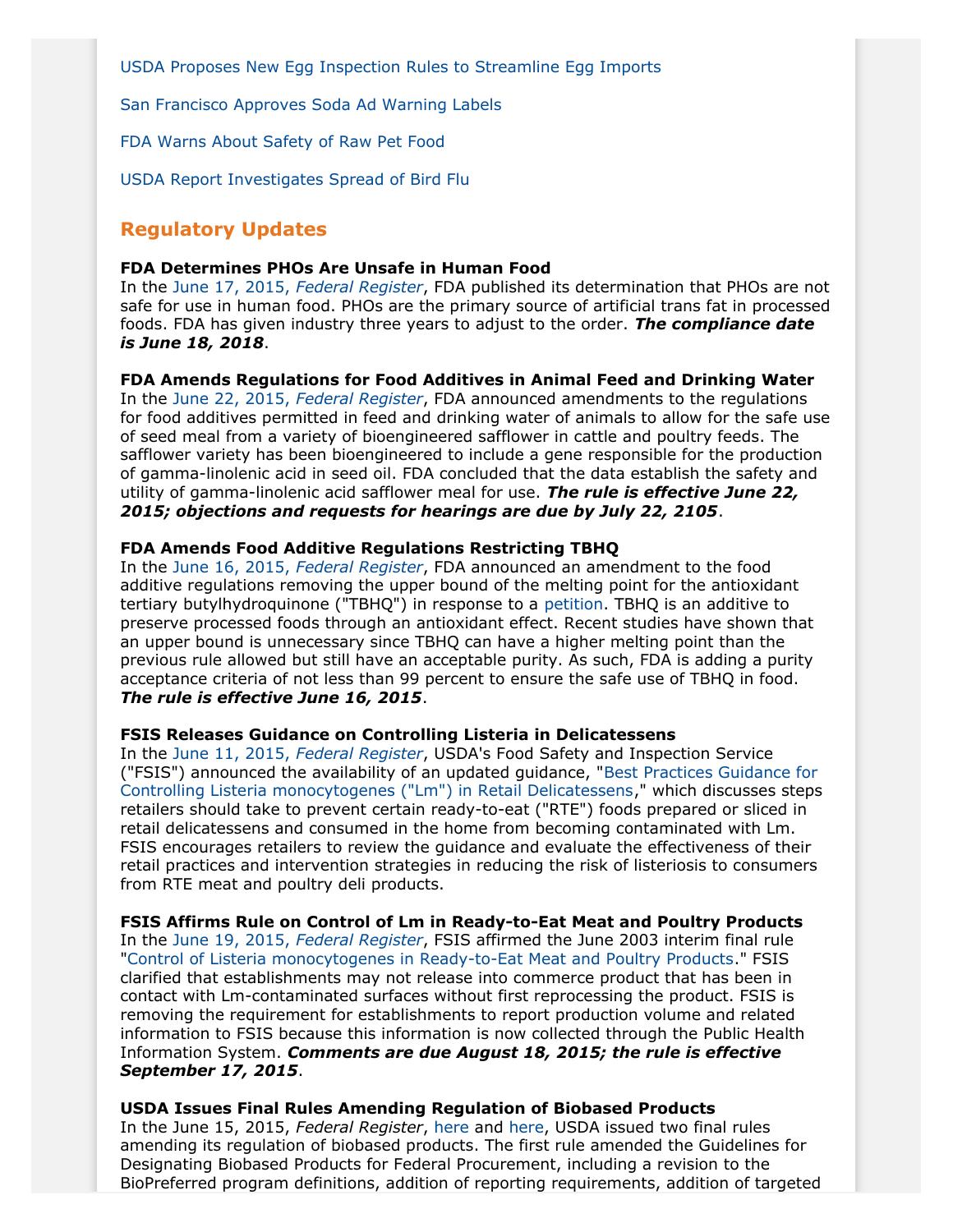biobased-only purchasing requirement, and addition of criteria for evaluating innovative approaches. The second rule amended regulations to the Voluntary Labeling Program for Biobased Products, including revisions to definitions, criteria for product eligibility to use the certification mark, initial approval process, violations, and oversight and monitoring. Both final rules incorporate statutory changes to section 9002 of the Farm Security and Rural Investment Act that went into effect as part of the 2014 Farm Bill. *The rules are effective July 15, 2015*.

**USDA Addresses National Organic Standards Board's Organic Regulations** In the June 19, 2015, *[Federal Register](http://www.gpo.gov/fdsys/pkg/FR-2015-06-19/pdf/2015-14865.pdf)*, USDA addressed the 2015 Sunset Review submitted by the National Organic Standards Board following its May and October 2014 meetings. Three synthetic substances (sodium carbonate peroxyhydrate, aqueous potassium silicate, and sulfurous acid) and two nonsynthetic substances (gellan gum and tragacanth gum) were renewed on the [National List of Allowed and Prohibited Substances](http://www.ecfr.gov/cgi-bin/text-idx?c=ecfr&SID=9874504b6f1025eb0e6b67cadf9d3b40&rgn=div6&view=text&node=7:3.1.1.9.32.7&idno=7) in organic production and handling. *The rule is effective June 22, 2015*.

**CCC and FSA Provide Record of Decision on the Conservation Reserve Program**

In the June 18, 2015, *[Federal Register](http://www.gpo.gov/fdsys/pkg/FR-2015-06-18/pdf/2015-14988.pdf)*, USDA's Commodity Credit Corporation ("CCC") and Farm Service Agency ("FSA") provided a summary of the Record of Decision regarding the Conservation Reserve Program ("CRP"), which supports the implementation of long-term conservation measures designed to improve the quality of ground and surface waters, control soil erosion, and enhance wildlife habitat on environmentally sensitive agricultural land. FSA decided to implement changes to CRP resulting from the 2014 Farm Bill. Among other changes, the provision authorizing emergency haying or grazing on "Rare and Declining Habitat" during severe drought conditions will not be implemented. *The rule is effective July 20, 2015*.

#### **FSA Notifies Intent to Prepare Programmatic Environmental Impact Statement for Biomass Crop Assistance Program**

In the June 12, 2015, *[Federal Register](http://www.gpo.gov/fdsys/pkg/FR-2015-06-12/pdf/2015-14393.pdf)*, USDA's FSA, on behalf of the CCC, notified its intent to prepare a Programmatic Environmental Impact Statement ("PEIS"), as required by the National Environmental Policy Act of 1969. The PEIS would assess the potential environmental consequences associated with proposed changes to the [Biomass Crop](http://www.fsa.usda.gov/programs-and-services/energy-programs/BCAP/index) [Assistance Program \("BCAP"\)](http://www.fsa.usda.gov/programs-and-services/energy-programs/BCAP/index). The BCAP is a voluntary program intended to assist agricultural and forest land owners and operators with the establishment and production of eligible crops in selected project areas for conversion to bioenergy. The input received will enable the development of alternatives for implementing the proposed changes and evaluate the impacts of those alternatives. *Comments are due July 13, 2015*.

#### **FSIS Publishes Codex Standards in Accordance with International Standards**

In the June 11, 2015, *[Federal Register](http://www.gpo.gov/fdsys/pkg/FR-2015-06-11/pdf/2015-14306.pdf)*, USDA's FSIS published the sanitary and phytosanitary standard-setting activities of the Codex Alimentarius Commission ("Codex"), in accordance with the Trade Agreements Act of 1979, as amended, and the Uruguay Round Agreements Act. The FSIS notice also provides a list of other standardsetting activities of Codex, including commodity standards, guidelines, codes of practice, and revised texts.

#### **CCC Proposes Rule to Revise and Amend Administration of FGP**

In the June 15, 2015, *[Federal Register](http://www.gpo.gov/fdsys/pkg/FR-2015-06-15/pdf/2015-14449.pdf)*, USDA's CCC proposed a rule to revise and amend the regulations used to administer the Facility Guarantee Program ("FGP"). Under the FGP, CCC provides payment guarantees to facilitate the financing of manufactured goods and U.S. services to enhance sales of U.S. agricultural commodities and products to emerging markets where the demand for such commodities and products may be limited due to inadequate storage, processing, handling, or distribution. The proposed amendments incorporate statutory changes from the Food, Conservation, and Energy Act of 2008 and modifications intended to reduce burdens on participants and improve program efficiency and effectiveness. Certain revisions of the proposed rule are intended to ensure the FGP is operated in compliance with the Organisation for Economic Cooperation and Development's Arrangement on Officially Supported Export Credits. *Comments are due August 14, 2015*.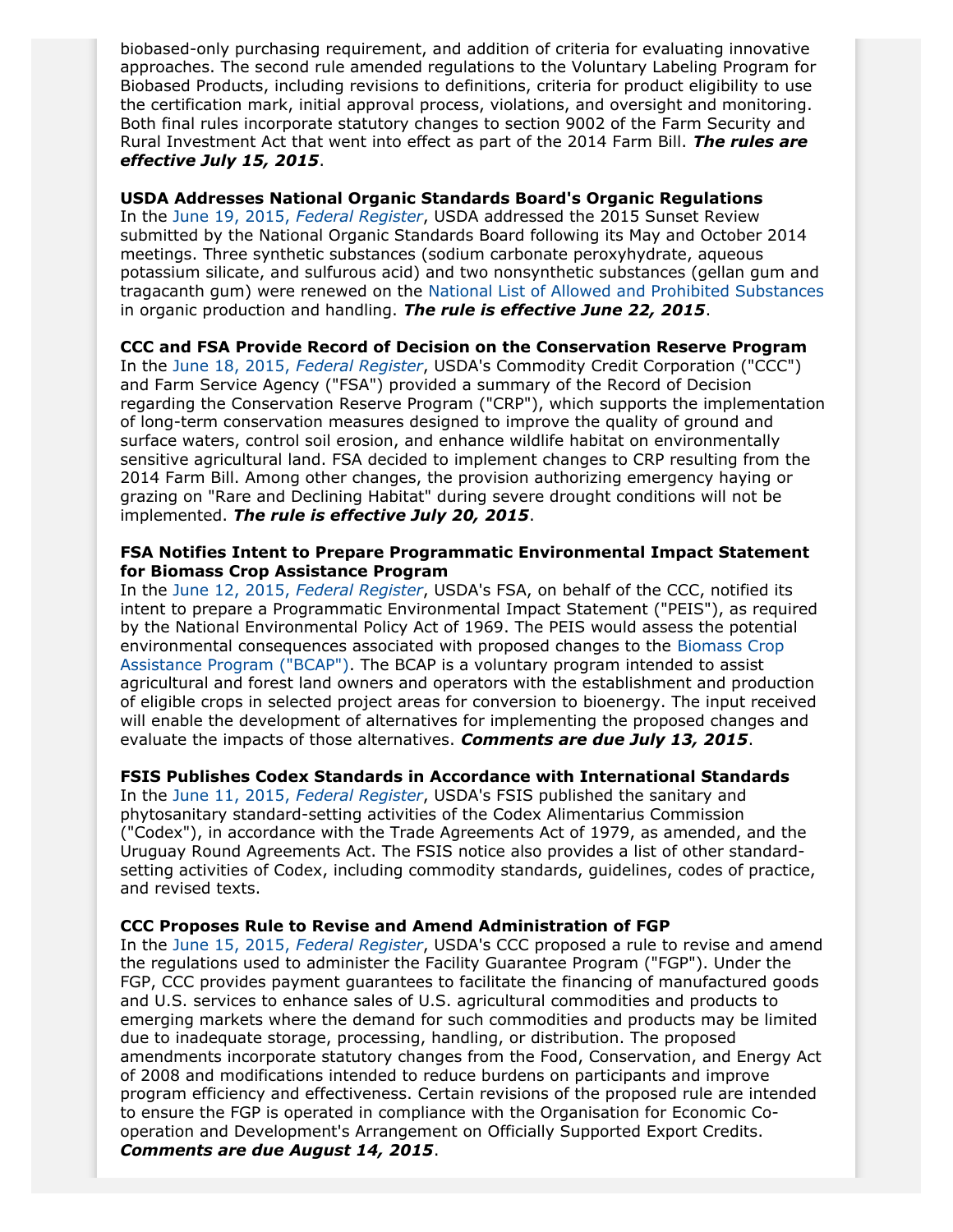## **GIPSA Seeks Comments on Regulations Regarding the Packers and Stockyards Act**

In the June 15, 2015, *[Federal Register](http://www.gpo.gov/fdsys/pkg/FR-2015-06-15/pdf/2015-14538.pdf)*, USDA's Grain Inspection, Packers and Stockyards Administration ("GIPSA") sought comments on regulations regarding the Packers and Stockyards Act. Specifically, GIPSA is concerned about when a market agency is allowed to sell livestock on a commission basis to its owners, officers, and employees. GIPSA wants to determine whether additional information is needed in clarifying the circumstances under which key employees of the market agency, those designated as an auctioneer, weighmaster, or salesman, may purchase livestock. *Comments are due August 14, 2015*.

**CCC Announces Availability of Biofuel Infrastructure Partnership Grants to States** In the June 16, 2015, *[Federal Register](http://www.gpo.gov/fdsys/pkg/FR-2015-06-16/pdf/2015-14763.pdf)*, USDA's CCC announced the availability of competitive grants to fund activities designed to expand the infrastructure for renewable fuels. The funds must be used to pay a portion of the costs related to the installation of fuel pumps and related infrastructure dedicated to the distribution of higher ethanol blends at vehicle fueling locations, including, but not limited to, local fueling stations, convenience stores, hypermarket fueling stations, or fleet facilities. Grantees must provide matching contributions that may be used for additional related costs such as additional infrastructure to support pumps, marketing, education, data collection, program evaluation, and administrative costs associated with the application process. *Applications are due July 15, 2015*.

# **USDA Provides Semiannual Regulatory Agenda for Spring 2015**

In the June 18, 2015, *[Federal Register](http://www.gpo.gov/fdsys/pkg/FR-2015-06-18/pdf/2015-14339.pdf)*, USDA provided summary descriptions of regulations being developed in USDA agencies. The complete regulatory agenda is available online at [www.reginfo.gov](http://www.reginfo.gov). USDA's printed agenda entries include only: (i) rules that are likely to have a significant economic impact on a substantial number of small entities; and (ii) rules identified for periodic review under section 610 of the Regulatory Flexibility Act.

## **USDA Requests Nominations for Advisory Committee on Beginning Farmers and Ranchers**

In the June 18, 2015, *[Federal Register](http://www.gpo.gov/fdsys/pkg/FR-2015-06-18/pdf/2015-15064.pdf)*, the USDA requested nominations for the Advisory Committee on Beginning Farmers and Ranchers ("Committee"). The Committee advises the Secretary of Agriculture on matters broadly affecting new farmers and ranchers, including strategies, policies, and programs that will enhance opportunities and create new farming and ranching operations. *Nominations are due July 17, 2015*.

## **Other USDA Announcements**

• USDA's Agricultural Marketing Service ("AMS") Proposes Revision to Electronic Submission of Import Request of Shell Eggs

• USDA Announces Fiscal Year 2016 WTO Tariff-Rate Quotas for Raw Cane Sugar at

1,117,195 MTRV and Certain Sugars, Syrups and Molasses at 132,000 MTRV

• USDA Announces Increase of 20,000 MTRV in Fiscal Year 2015 Refined Sugar Tariff-Rate Quota

• AMS Proposes Rule to Adjust Representation on the United Soybean Board

# **USDA Announced the Following Requests for Information**

• Generic Clearance for the Collection of Qualitative Customer Feedback on Farm Service Agency Service Delivery

- Policy on Audits of RUS Borrowers
- Advance of Loan Funds and Budgetary Control and Other Related Burdens

## **USDA Announced the Following Information Collections Have Been Revised and/ or Extended**

- Research, Education, and Extension Project Online Reporting Tool (REEport)
- National Agricultural Statistics Service Stocks Report
- Regulations Governing the Application for Plant Variety Protection Certificate and Reporting Requirements under the Plant Variety Protection Act
- Citrus Greening and Asian Citrus Psyllid: Quarantine and Interstate Movement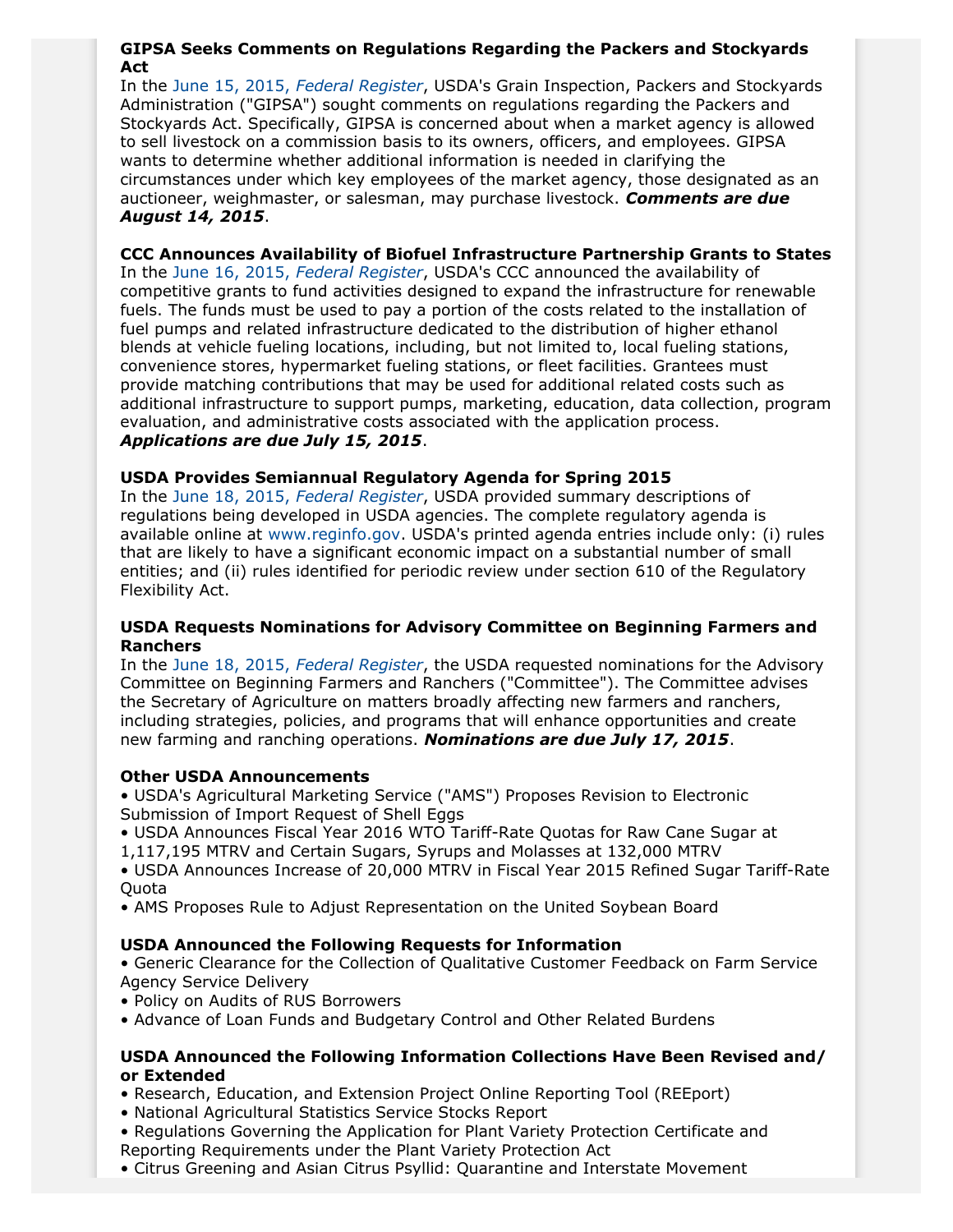Regulations

• Importation of Hass Avocados from Peru

## **USDA Announced the Following Information Collections Have Been Submitted to OMB**

- Grazing Permit Administration Forms
- Importation of Peppers from the Republic of Korea
- Pesticide-Use Proposal Form
- National Universal Product Code Database

#### **FDA Announced the Opportunity to Comment on the Following Proposed Information Collections**

• Early Food Safety Evaluation of New Non-Pesticidal Proteins Produced by New Plant Varieties Intended for Food Use

# **FDA Announced the Following Information Collections Have Been Submitted to OMB**

- Regulations Under the Federal Import Milk Act
- Irradiation in the Production, Processing, and Handling of Food

• Survey on the Occurrence of Foodborne Illness Risk Factors in Selected Institutional Foodservice and Retail Food Stores Facility Types

## **FDA Announced that the Following Collections Have Been Approved by OMB**

- Risk and Benefit Perception Scale Development
- Food Allergen Labeling and Reporting
- Food and Cosmetic Export Certificate Applications Process

#### **FDA Issued the Following Draft and Final Guidance Documents**

*[Guidance for Industry: Recommendations for Preparation and Submission of Animal Food](http://www.fda.gov/downloads/AnimalVeterinary/GuidanceComplianceEnforcement/GuidanceforIndustry/UCM367746.pdf) [Additive Petitions](http://www.fda.gov/downloads/AnimalVeterinary/GuidanceComplianceEnforcement/GuidanceforIndustry/UCM367746.pdf)*, June 12, 2015, *[Federal Register](http://www.gpo.gov/fdsys/pkg/FR-2015-06-12/pdf/2015-14364.pdf)*.

*[Guidance for Industry: Food Allergen Labeling Exemption Petitions and Notifications](http://www.fda.gov/downloads/Food/GuidanceRegulation/GuidanceDocumentsRegulatoryInformation/UCM395660.pdf)*, June 19, 2015, *[Federal Register](http://www.gpo.gov/fdsys/pkg/FR-2015-06-19/pdf/2015-15119.pdf)*.

# **European Regulatory Updates**

## **EFSA Publishes Guidance for Renewal Applications of GMOs**

On June 18, 2015, the European Food Safety Authority ("EFSA") published a [guidance](http://www.efsa.europa.eu/en/efsajournal/doc/4129.pdf) [document](http://www.efsa.europa.eu/en/efsajournal/doc/4129.pdf) for renewal applications of genetically modified ("GM") food and feed authorized under Regulation (EC) No 1829/2003. The document describes the data requirements for renewal applications for GM food and feed for import and processing in the European Union, excluding cultivation.

#### **EU Council Presents New Compromise Text on Novel Foods**

On June 10, 2015, the European Council's Permanent Representatives Committee approved a [final compromise text on EU rules on novel foods](https://eu2015.lv/news/media-releases/2130-novel-foods-council-presents-final-compromise-text) that includes the European Parliament's amendments. A "novel food" is food that was not used for human consumption to a significant degree within the EU before May 15, 1997. The text aims at improving the current rules on novel foods, making it faster to bring such products to the market while preserving a high level of protection of human health. The Latvian presidency will now inform the European Parliament and propose an agreement at "first reading" on the basis of the text approved by the Permanent Representatives Committee. The European Parliament is expected to consider and vote on the Council's compromise text during the week of July 4, 2015.

# **Upcoming Meetings, Workshops, and Conferences**

[Public Meeting of the Beginning Farmers and Ranchers Advisory Committee's](http://www.gpo.gov/fdsys/pkg/FR-2015-06-18/pdf/2015-15070.pdf) [Subcommittee on Land Tenure,](http://www.gpo.gov/fdsys/pkg/FR-2015-06-18/pdf/2015-15070.pdf) **June 22–24, 2015**, in Des Moines, IA.